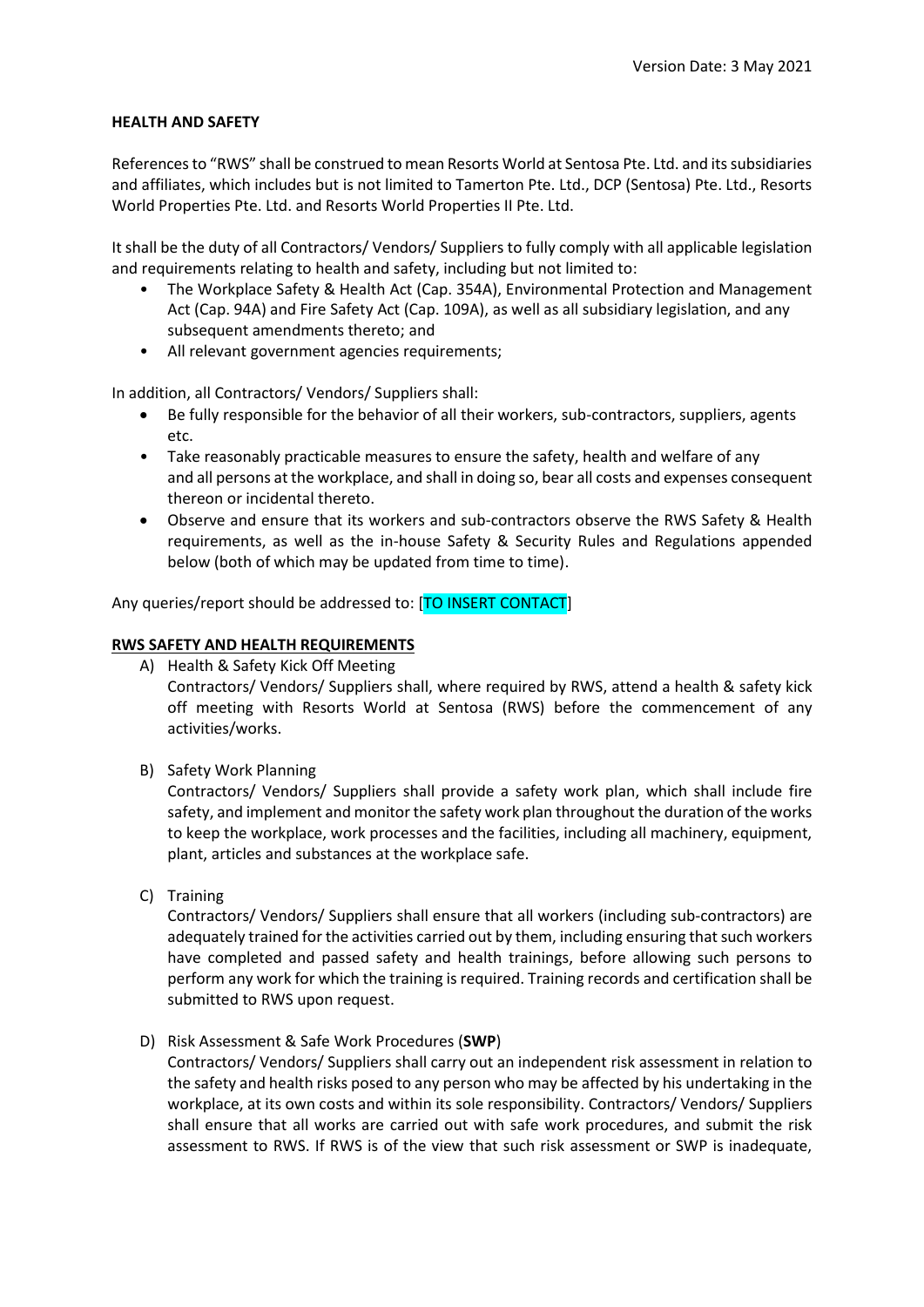Contractor/Vendor/Supplier shall revise such risk assessment and/or SWP to RWS' satisfaction.

E) Maintenance Regime

Contractors/ Vendors/ Suppliers shall provide adequate maintenance regime to all its machinery, equipment, tools, plant, etc. that are safe to use. Maintenance records shall be submitted to RWS at its request.

F) Safety Personnel

Contractors/ Vendors/ Suppliers shall ensure appropriate competent safety person shall carry out safety & health supervision for their activities at RWS' premises. The safety representative shall be on site at all times during the carrying out of the works/activities, and be in charge of the safety and health of its workers.

- G) Method Statements Method Statements shall be provided for the works conducted in RWS' premises.
- H) Personal Protective Equipment

Contractors/ Vendors/ Suppliers shall provide workers with adequate instruction, information, training and any appropriate personal protective equipment for securing his safety, health and welfare while at work.

- I) In House Safety Rules and Regulations The Contractor/ Vendor/ Suppliers shall follow and comply with RWS In House Safety Rules and Regulations. Failure to comply with the In House Safety and Regulations may result in work suspension at Contractors/ Vendors/ Suppliers own cost.
- J) RWS Safety & Security Induction Course (**SSIC**) Contractors/ Vendors/ Suppliers shall be trained on the RWS Safety & Security Induction Course (SSIC) before they are allowed to work at RWS'premises.

### **RWS IN-HOUSE SAFETY & SECURITY RULES AND REGULATIONS**

Contractors/ Vendors/ Suppliers shall be solely responsible for any accident/incident resulting from the infringement of these Rules and Regulations.

No work shall commence prior to the acknowledgement and acceptance of these Rules and Regulations by the Contractors/ Vendors/ Suppliers and receipt of the same by RWS. Where activities fall under PTW, Contractors/ Vendors/ Suppliers must obtain all approvals required and display the validly endorsed PTW form at the work site at all times before the start and during work-in-progress.

### A) Safety

- 1. All necessary and relevant permits should be applied for and obtained before carrying out the work, including RWS Permit-to-work (PTW) which should be applied from RWS' FM&E's Operation Support Centre (OSC).
- 2. In respect of PTW, Contractors/ Vendors/ Suppliers are to make available to RWS all required documentation, including, but not limited to:
	- Risk Assessment
	- Method Statement
	- Safe Work Procedures
	- Equipment lifting permit (if applicable)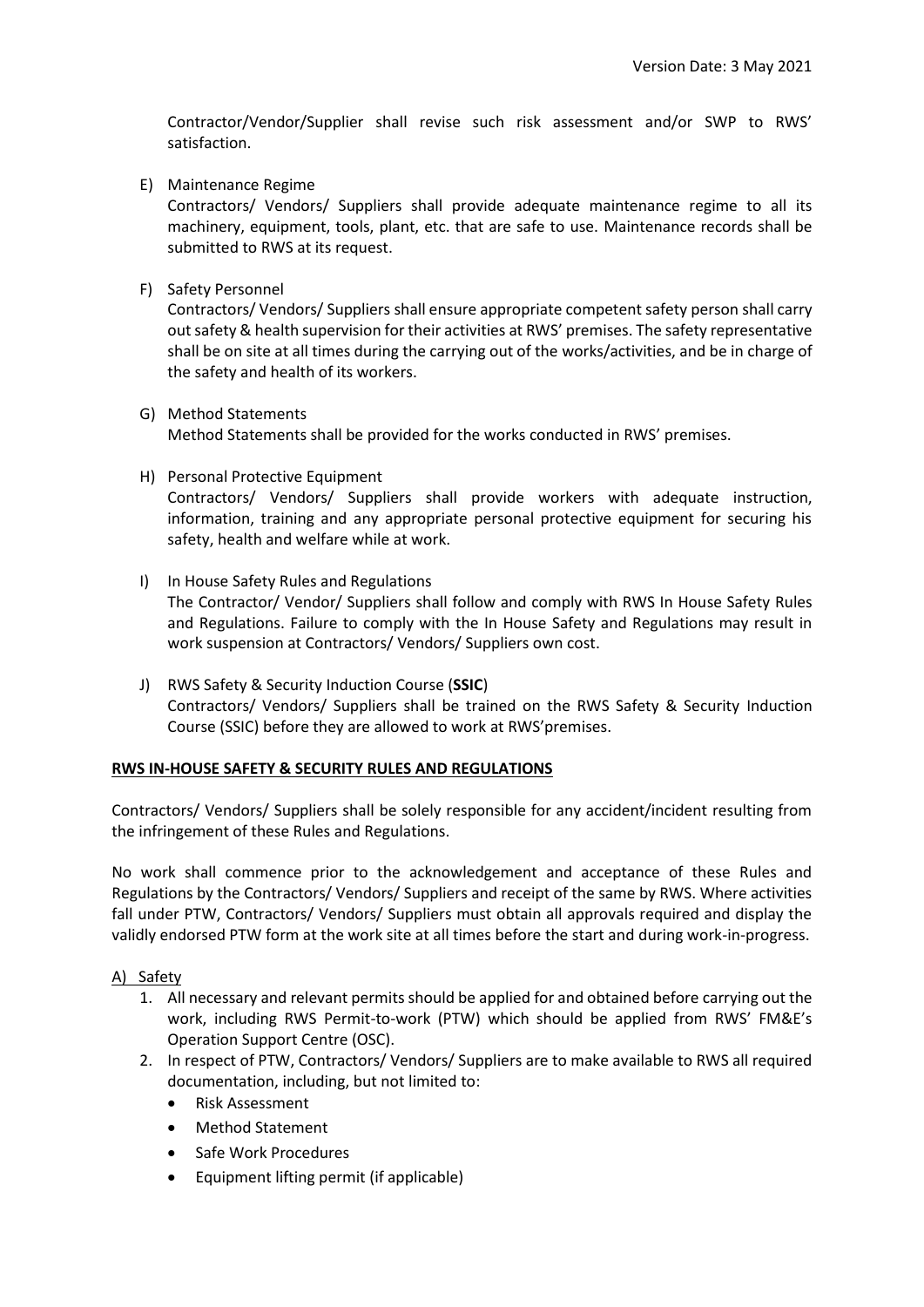- 3. Permits for Hot Work, and working in confined spaces shall be obtained prior to such works being carried out.
- 4. All high risk work shall be closely supervised. Such works shall include but not limited to: Lifting, working at height, demolition, excavation, hot work & working in confined spaces.
- 5. With respect to confined spaces, Contractors/ Vendors/ Suppliers shall not enter into or work within any Confined Space (as defined in the Workplace Safety and Health (Confined Space) Regulations 2009) without certification by a confined space safety assessor.
- 6. Risk assessments shall be carried out and approved for both Routine and Non Routine work, before proceeding with the works.
- 7. All incidents and near-miss incidents within RWS' premises are to be reported to RWS project coordinator/ manager within 24 hours by way of [please specify].
- 8. No authorized storage of items at RWS' premises without prior approval.
- 9. Do not throw things from height. All materials shall be placed at least 1 metre away from the edge of the building or opening to prevent falling object hazards.
- 10. Any unsafe act and condition must be reported at once to the Supervisor for corrective and preventive measures.
- 11. All workers to wear appropriate attire and type-approved personal protective equipment when working in RWS' premises.
- 12. Adhere to all warning signs and notices displayed.
- 13. Only trained and authorized persons are allowed to operate any equipment and machinery.
- 14. Do not attempt to repair or alter any equipment if you are not authorized or competent to do so.
- 15. Do not take short cuts. Only use proper work methods and authorized access.
- 16. FM&E approval must be sought before tapping any utilities within the RWS' premises.
- 17. Only Licensed Electrical Worker (LEW) with approval from FM&E shall be allowed to work on electrical installation in RWS' premises.
- 18. Only electrical tools / equipment that are type-approved shall be used and be connected to any power socket together with a Residual Current Circuit Breaker (RCCB) adaptor.
- 19. All drivers/ passengers to put on seat belt while travelling on vehicles within RWS' premises. Speed limit within RWS shall be kept at 15km/h. All drivers are not to use mobile devices while driving and be observant to height limits in RWS' premises.
- 20. Use only appropriate/ correct tools for the works.
- 21. Adopt the correct posture for any manual handling.
- 22. Everyone is required to familiarize themselves with their workplace and any emergency evacuation procedures.

### B) Security

- 23. Before entering RWS' premises, workers shall obtain their RWS pass from the Central Pass Office and prominently display their RWS pass which has been issued by Security.
- 24. Access doors to Back of House (BOH) area should be kept closed when they are not in use.
- 25. Workers shall not enter any area unless authorized, especially Casino boundaries.
- 26. Workers are not to tailgate through the access door at all times.
- 27. Workers below the age of 21 are not allowed within the Casino boundaries.
- 28. There shall be no tampering with any CCTV equipment in RWS' premises.
- 29. There shall be no photography and video taking in the workplace at all times.
- C) Health and Hygiene
	- 30. Eating, drinking, smoking and resting shall be carried out at approved designated areas only.
	- 31. Contractors/ Vendors/ Suppliers shall ensure that all workers are free from and all contagious, infectious or communicable illness or diseases which may pose health risks or risks of transmission to another person, and he/she shall not willfully or recklessly do any act which